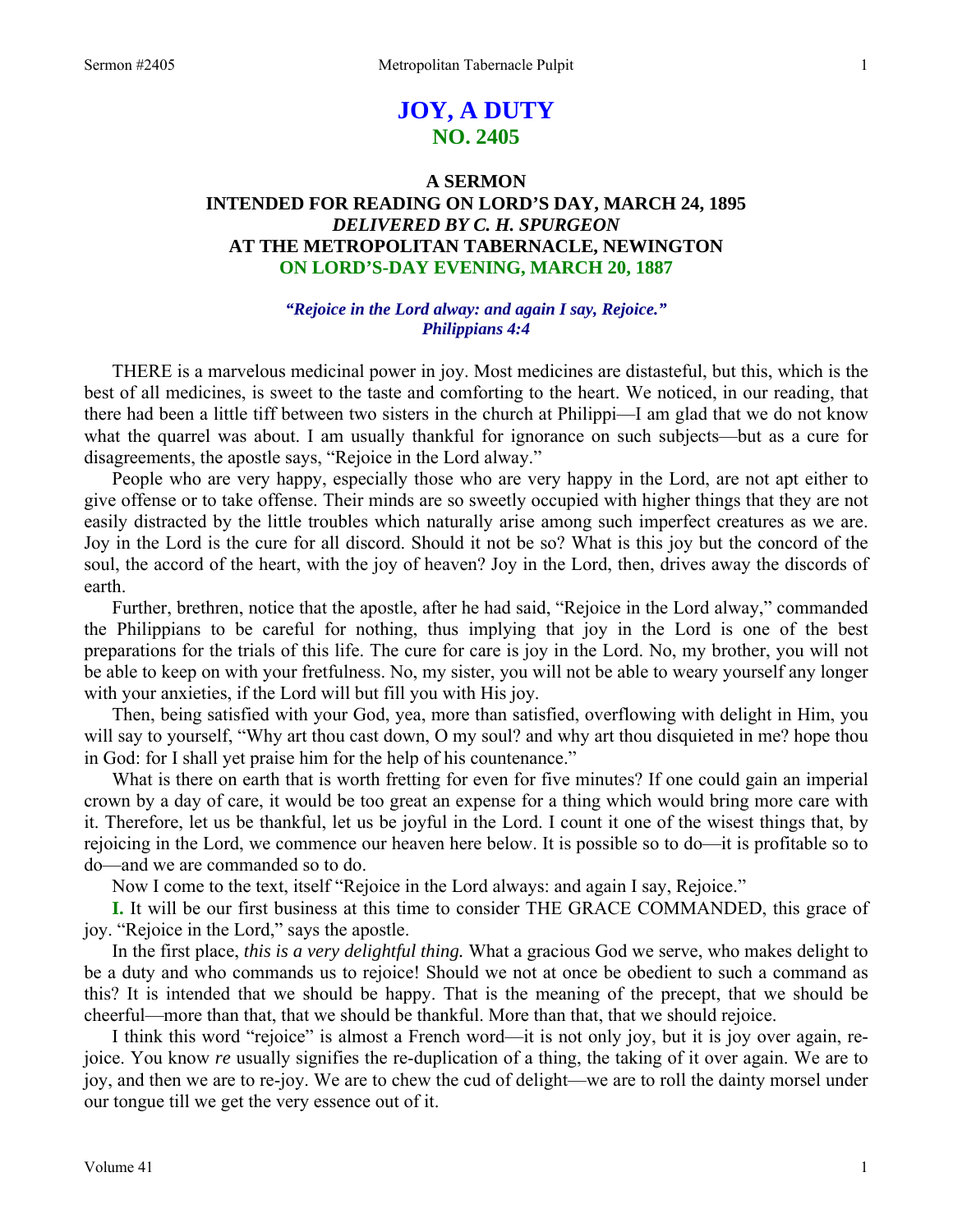"Rejoice." Joy is a delightful thing. You cannot be too happy, brother. Nay, do not suspect yourself of being wrong because you are full of delight. You know it is said of the divine wisdom, "Her ways are ways of pleasantness, and all her paths are peace." Provided that it is joy in the Lord, you cannot have too much of it.

The fly is drowned in the honey, or the sweet syrup into which he plunges himself, but this heavenly syrup of delight will not drown your soul or intoxicate your heart. It will do you good, and not evil, all the days of your life. God never commanded us to do a thing which would harm us, and when He bids us rejoice, we may be sure that this is as delightful as it is safe, and as safe as it is delightful.

Come, brothers and sisters, I am inviting you now to no distasteful duty when, in the name of my Master, I say to you, as Paul said to the Philippians under the teaching of the Holy Spirit, "Rejoice in the Lord alway: and again I say, Rejoice."

But next, *this is a demonstrative duty—*"Rejoice in the Lord." There may be such a thing as a dumb joy, but I hardly think that it can keep dumb long. Joy! Joy! Why, it speaks for itself. It is like a candle lighted in a dark chamber—you need not sound a trumpet and say, "Now light has come." The candle proclaims itself by its own brilliance, and when joy comes into a man, it shines out of his eyes, it sparkles in his countenance. There is a something about every limb of the man that betokens that his body, like a well-tuned harp, has had its strings put in order.

Joy—it refreshes the marrow of the bones, it quickens the flowing of the blood in the veins—it is a healthy thing in all respects. It is a speaking thing, a demonstrative thing, and I am sure that joy in the Lord ought to have a tongue. When the Lord sends you affliction, sister, you generally grumble loudly enough. When the Lord tries you, my dear brother, you generally speak fast enough about that.

Now, when, on the other hand, the Lord multiplies His mercies to you, do speak about it, do sing about it. I cannot recollect, since I was a boy, ever seeing in the newspapers, columns of thankfulness and expressions of delight about the prosperity of business in England. It is a long, long time since I was first able to read newspapers—a great many years now—but I do not recollect the paragraphs in which it was said that everybody was getting on in the world and growing rich.

But as soon as there was any depression in business, what lugubrious articles appeared concerning the dreadful times which had fallen upon the agricultural interest and every other interest! Oh, my dear brethren, from the way some of you grumble, I might imagine you were all ruined if I did not know better!

I knew some of you when you were not worth two-pence—and you are pretty well-to-do now. You have got on uncommonly well for men who are being ruined! From the way some people talk, you might imagine that everybody is bankrupt and that we are all going to the dogs together. But it is not so, and what a pity it is that we do not give the Lord some of our praises when we have better times!

If we are so loud and so eloquent over our present woes, why could we not have been as eloquent and as loud in thanksgiving for the blessings that God formerly granted to us? Perhaps the mercies buried in oblivion have been to heaven and accused us to the Lord, and therefore He has sent us the sorrows of today. True joy, when it is joy in the Lord, must speak—it cannot hold its tongue—it must praise the name of the Lord.

Further, *this blessed grace of joy is very contagious.* It is a great privilege, I think, to meet a truly happy man, a graciously happy man. My mind goes back at this moment to that dear man of God who used to be with us, years ago, whom we called, "Old Father Dransfield." What a lump of sunshine that man was! I think that I never came into this place with a heavy heart, but the very sight of him seemed to fill me with exhilaration, for his joy was wholly in his God!

An old man and full of years, but as full of happiness as he was full of days. Always having something to tell you to encourage you. He constantly made a discovery of some fresh mercy for which we were again to praise God. O dear brethren, let us rejoice in the Lord that we may set others rejoicing! One dolorous spirit brings a kind of plague into the house—one person who is always wretched seems to stop all the birds singing wherever he goes.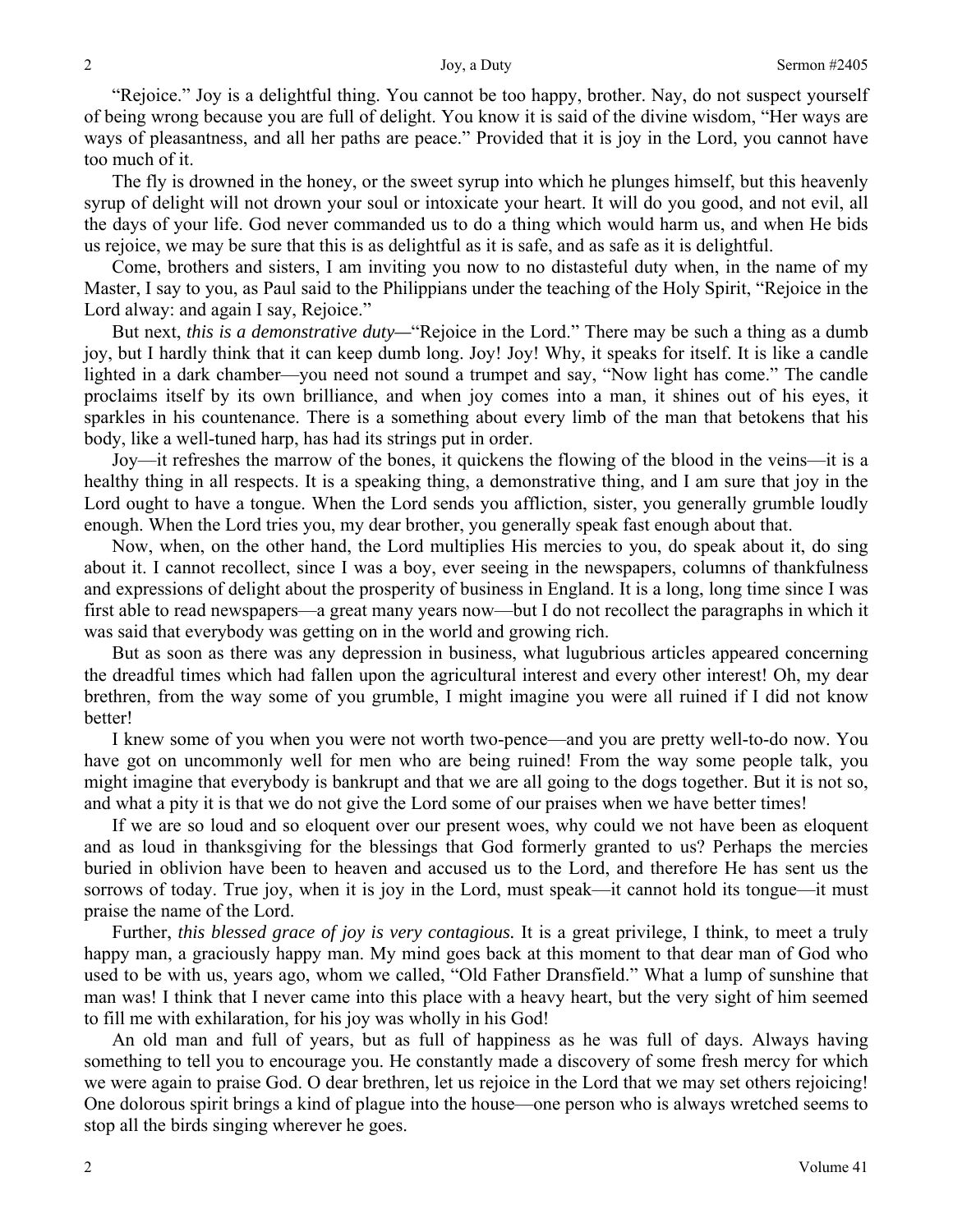But as the birds sing to each other, and one morning songster quickens all the rest, and sets the groves ringing with harmony, so will it be with the happy cheerful spirit of a man who obeys the command of the text, "Rejoice in the Lord alway." This grace of joy is contagious.

Besides, dear brethren, *joy in the Lord is influential for good.* I am sure that there is a mighty influence wielded by a consistently joyous spirit. See how little children are affected by the presence of a happy person. There is much more in the tone of the life than there is in the particular fashion of the life. It may be the life of one who is very poor, but oh, how poverty is gilded by a cheerful spirit!

It may be the life of one who is well-read and deeply-instructed, but oh, if there is a beauty of holiness and a beauty of happiness added to the learning, nobody talks about "the blue stocking" or "the bookworm" being dull and heavy. Oh, no, there is a charm about holy joy! I wish we had more of it! There are many more flies caught with honey than with vinegar and there are many more sinners brought to Christ by happy Christians than by doleful Christians.

Let us sing unto the Lord as long as we live and mayhap some weary sinner who has discovered the emptiness of sinful pleasure, will say to himself, "Why, after all, there must be something real about the joy of these Christians. Let me go and learn how I may have it." And when he comes and sees it in the light of your gladsome countenance, he will be likely to learn it, God helping him, so as never to forget it. "Rejoice in the Lord alway," says the apostle, for joy is a most influential grace and every child of God ought to possess it in a high degree.

I want you to notice, dear friends, that *this rejoicing is commanded.* It is not a matter that is left to your option. It is not set before you as a desirable thing which you can do without, but it is a positive precept of the Holy Spirit to all who are in the Lord, "Rejoice in the Lord alway." We ought to obey this precept because joy in the Lord makes us like God.

He is the happy God—ineffable bliss is the atmosphere in which He lives and He would have His people to be happy. Let the devotees of Baal cut themselves with knives and lancets, and make hideous outcries if they will, but the servants of JEHOVAH must not even mar the corners of their beard. Even if they fast, they shall anoint their head and wash their face, that they appear not unto men to fast, for a joyous God desires a joyous people.

You are commanded to rejoice, brethren, because this is for your profit. Holy joy will oil the wheels of your life's machinery. Holy joy will strengthen you for your daily labor. Holy joy will beautify you, and as I have already said, give you an influence over the lives of others. It is upon this point that I would most of all insist—we are commanded to rejoice in the Lord.

If you cannot speak the Gospel, live the Gospel by your cheerfulness, for what is the Gospel? Glad tidings of great joy and you who believe it must show by its effect upon you that it is glad tidings of great joy to you. I do believe that a man of God—under trial and difficulty and affliction, bearing up, and patiently submitting with holy acquiescence, and still rejoicing in God—is a real preacher of the Gospel, preaching with an eloquence which is mightier than words can ever be and which will find its secret and silent way into the hearts of those who might have resisted other arguments. Oh, do, then, listen to the text, for it is a command from God—"Rejoice in the Lord alway."

May I just pause here, and hand this commandment round to all of you who are members of this church, and to all of you who are truly members of Christ? You are bidden to rejoice in the Lord alway. You are not allowed to sit there and fret and fume. You are not permitted to complain and groan. Mourner, you are commanded to put on beauty for ashes and the oil of joy for mourning. For this purpose your Savior came—the Spirit of the Lord is upon Him for this very end, that He might make you rejoice.

Therefore sing with the prophet, "I will greatly rejoice in the LORD, my soul shall be joyful in my God; for he hath clothed me with the garments of salvation, he hath covered me with a robe of righteousness, as a bridegroom decketh himself with ornaments, and as a bride adorneth herself with her jewels."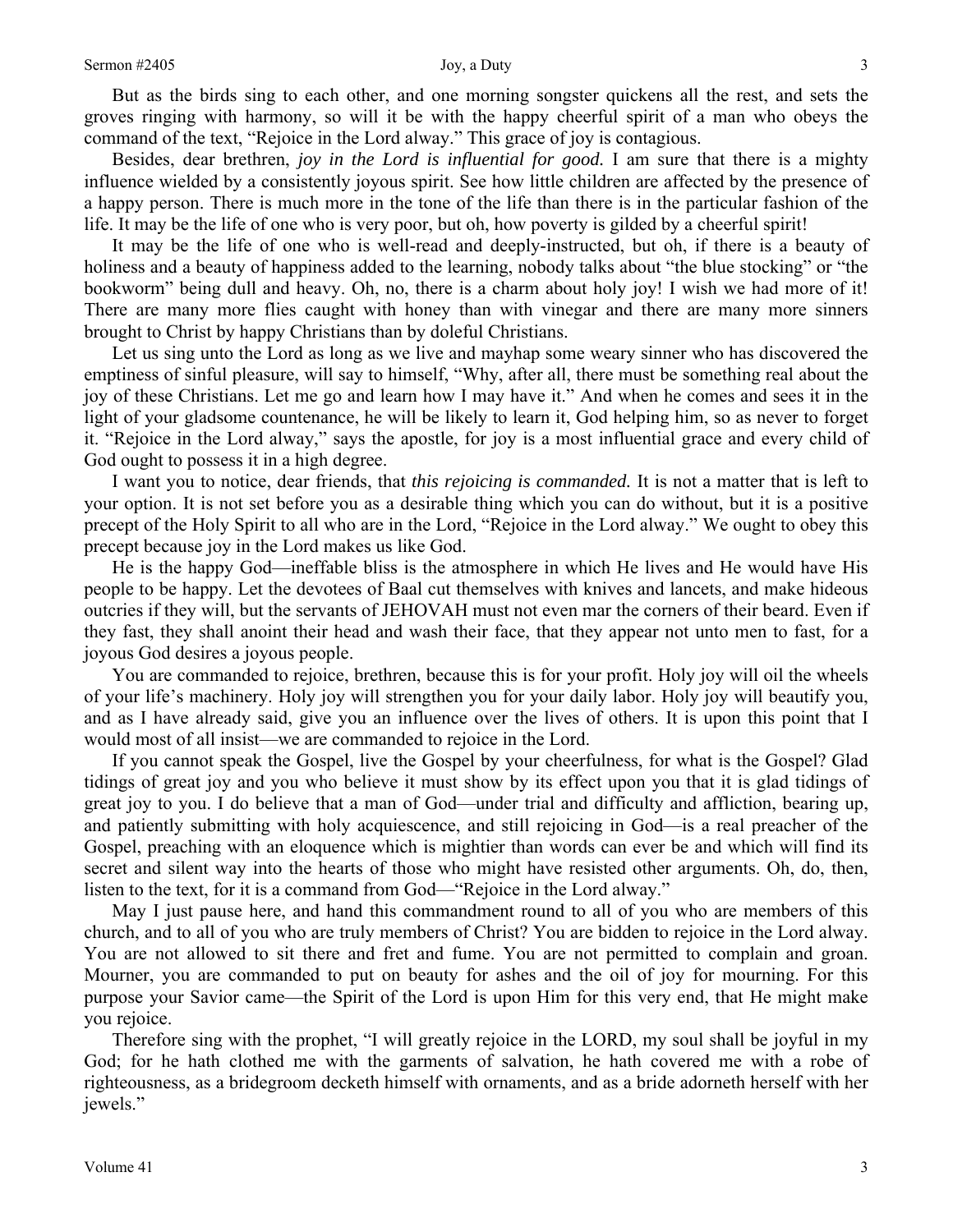**II.** Now we come to the second head, on which I will speak but briefly, that is, THE JOY DISCRIMINATED—"Rejoice *in the Lord.*"

Notice *the sphere of this joy.* "Rejoice in the Lord." We read in Scripture that children are to obey their parents "in the Lord." We read of men and women being married "only in the Lord." Now, dear friends, no child of God must go outside that ring, "in the Lord." There is where you are, where you ought to be, where you must be. You cannot truly rejoice if you get outside that ring, therefore see that you do nothing which you cannot do "in the Lord."

Mind that you seek no joy which is not joy in the Lord. If you go after the poisonous sweets of this world, woe be to you. Never rejoice in that which is sinful, for all such rejoicing is evil. Flee from it—it can do you no good. That joy which you cannot share with God is not a right joy for you. No. "In the Lord" is the sphere of your joy.

But I think that the apostle also means that *God is to be the great object of your joy.* "Rejoice in the Lord." Rejoice in the Father, your Father who is in heaven, your loving, tender, unchangeable God. Rejoice, too, in the Son, your Redeemer, your Brother, the Husband of your soul, your Prophet, Priest, and King. Rejoice also in the Holy Ghost, your Quickener, your Comforter, in Him who shall abide with you forever.

Rejoice in the one God of Abraham, of Isaac, and of Jacob—in Him delight yourselves, as it is written, "Delight yourself also in the LORD, and he shall give thee the desires of thine heart." We cannot have too much of this joy in the Lord, for the great JEHOVAH is our exceeding joy.

Or if, by, "the Lord," is meant the Lord Jesus, then let me invite, persuade, command you to delight in the Lord Jesus, incarnate in your flesh, dead for your sins, risen for your justification, gone into glory claiming victory for you, sitting at the right hand of God interceding for you, reigning over all worlds on your behalf, and soon to come to take you up into His glory that you may be with Him forever. Rejoice in the Lord Jesus. This is a sea of delight—blessed are they that dive into its utmost depths.

Sometimes, brethren and sisters, you cannot rejoice in anything else, but you can rejoice in the Lord. Then rejoice in Him to the full. Do not rejoice in your temporal prosperity, for riches take to themselves wings and fly away. Do not rejoice, even, in your great successes in the work of God. Remember how the seventy disciples came back to Jesus and said, "Lord, even the devils are subject unto us through thy name," and He answered, "Notwithstanding in this rejoice not, that the spirits are subject unto you; but rather rejoice, because your names are written in heaven."

Do not rejoice in your privileges—I mean, do not make the great joy of your life to be the fact that you are favored with this and that external privilege or ordinance, but rejoice in God. He changes not. If the Lord be your joy, your joy will never dry up. All other things are but for a season, but God is forever and ever. Make Him your joy, the whole of your joy, and then let this joy absorb your every thought. Be baptized into this joy. Plunge into the deeps of this unutterable bliss of joy in God.

**III.** Thirdly, let us think of THE TIME APPOINTED for this rejoicing—"Rejoice in the Lord *alway*."

"Alway." Well, then, that begins at once, certainly. So let us now begin to rejoice in the Lord. If any of you have taken a gloomy view of religion, I beseech you to throw that gloomy view away at once. "Rejoice in the Lord alway," therefore, rejoice in the Lord now.

I recollect what a damper I had, as a young Christian, when I had but lately believed in Jesus Christ. I felt that, as the Lord had said, "He that believeth in me hath everlasting life," I, having believed in Him, had everlasting life, and I said so, with the greatest joy and delight and enthusiasm, to an old Christian man. And he said to me, "Beware of presumption! There are a great many who think they have eternal life, but who have not got it," which was quite true, but for all that, is there not more presumption in doubting God's promise than there is in believing it?

Is there any presumption in taking God at His Word? Is there not gross presumption in hesitating and questioning as to whether these things are so or not? If God says that they are so, then they are so,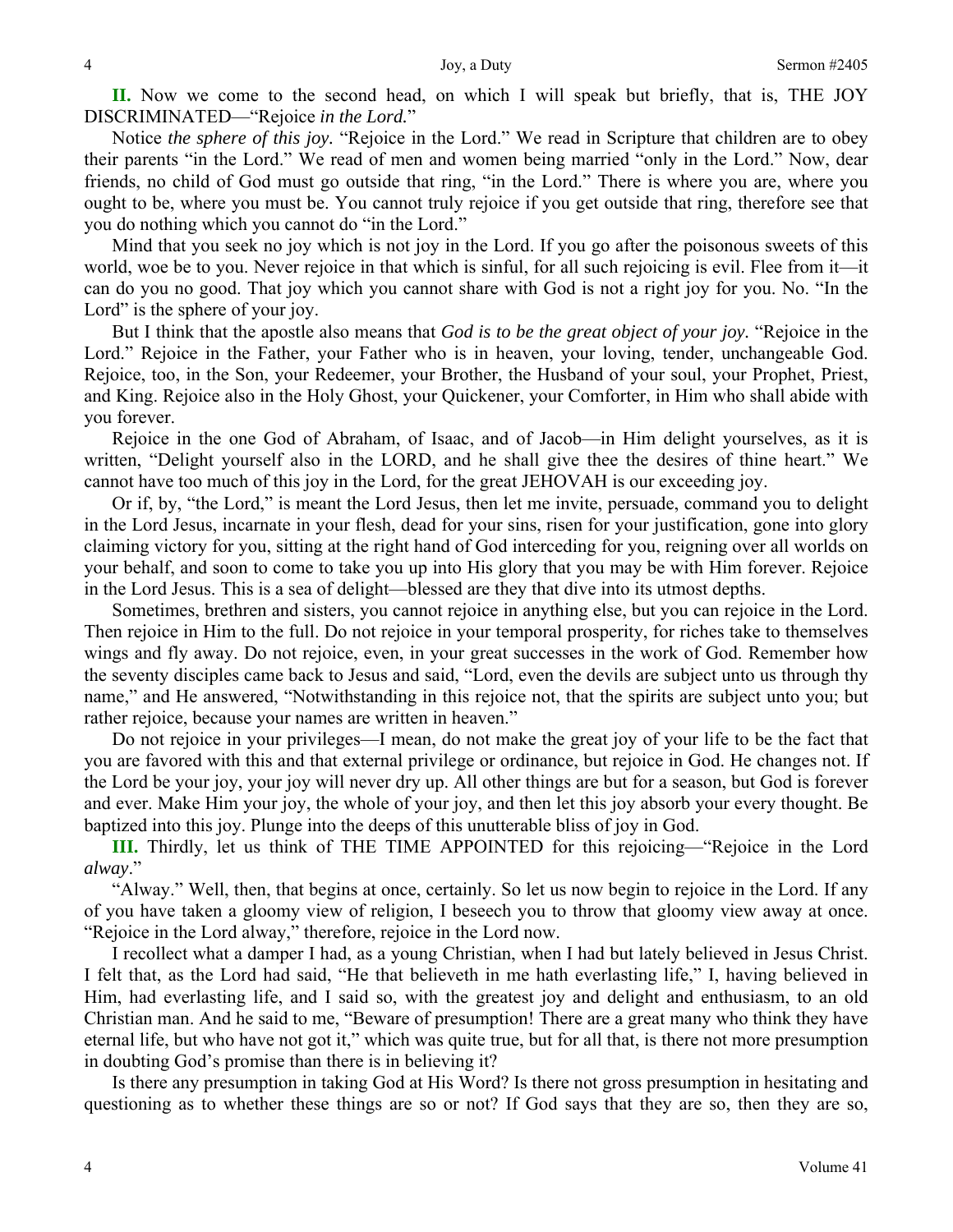whether I feel that they are so or not—and it is my place, as a believer—to accept God's bare Word and rest on it.

"We count checks as cash," said one who was making up accounts. Good checks are to be counted as cash, and the promises of God, though as yet unfulfilled, are as good as the blessings themselves, for God cannot lie or make a promise that He will not perform. Let us, therefore, not be afraid of being glad, but begin to be glad at once if we have hitherto taken a gloomy view of true religion and have been afraid to rejoice.

When are we to be glad? "Rejoice in the Lord alway." That is, *when you cannot rejoice in anything or anyone but God.* When the fig tree does not blossom, when there is no fruit on the vine and no herd in the stall, when everything withers and decays and perishes, when the worm at the root of the gourd has made it to die, then rejoice in the Lord.

When the day darkens into evening, and the evening into midnight, and the midnight into a sevenfold horror of great darkness, rejoice in the Lord. And when that darkness does not clear, but becomes more dense and Egyptian, when night succeeds night, and neither sun nor moon nor stars appear, still rejoice in the Lord alway.

He who uttered these words had been a night and a day in the deep, he had been stoned, he had suffered from false brethren, he had been in peril of his life, and yet most fittingly do those lips cry out to us, "Rejoice in the Lord alway." Ay, at the stake itself martyrs have fulfilled this Word—they clapped their hands amid the fire that was consuming them. Therefore, rejoice in the Lord when you cannot rejoice in any other.

But also take care that you *rejoice in the Lord when you have other things to rejoice in.* When He loads your table with good things and your cup is overflowing with blessings, rejoice in *Him* more than in *them.* Forget not that the Lord your Shepherd is better than the green pastures and the still waters, and rejoice not in the pastures or in the waters in comparison with your joy in the Shepherd who gives you all.

Let us never make gods out of our goods. Let us never allow what God gives us to supplant the Giver. Shall the wife love the jewels that her husband gave her better than she loves him who gave them to her? That were an evil love or no love at all. So, let us love God first, and rejoice in the Lord alway when the day is brightest, and multiplied are the other joys that He permits us to have.

"Rejoice in the Lord alway." That is, *if you have not rejoiced before, begin to do so at once.* And *when you have long rejoiced, keep on at it.* I have known, sometimes, that things have gone so smoothly that I have said, "There will be a check to this prosperity. I know that there will. Things cannot go on quite so pleasantly always."

#### *"More the treacherous calm I dread Than tempests lowering overhead."*

One is apt to spoil his joy by the apprehension that there is some evil coming. Now listen to this— "He shall not be afraid of evil tidings: his heart is fixed, trusting in the LORD." "Rejoice in the Lord alway." Do not anticipate trouble. "Sufficient unto the day is the evil thereof." Take the good that God provides you and rejoice not merely in it, but in Him who provided it. So may you enjoy it without fear, for there is good salt with that food which is eaten as coming from the hand of God.

"Rejoice in the Lord alway." That is, *when you get into company, then rejoice in the Lord.* Do not be ashamed to let others see that you are glad. *Rejoice in the Lord also when you are alone.* I know what happens to some of you on Sunday night. You have had such a blessed Sabbath and you have gone away from the Lord's table with the very flavor of heaven in your mouths.

And then some of you have had to go home where everything is against you. The husband does not receive you with any sympathy with your joy, or the father does not welcome you with any fellowship in your delight. Well, but still, "Rejoice in the Lord alway*.*" When you cannot get anybody else to rejoice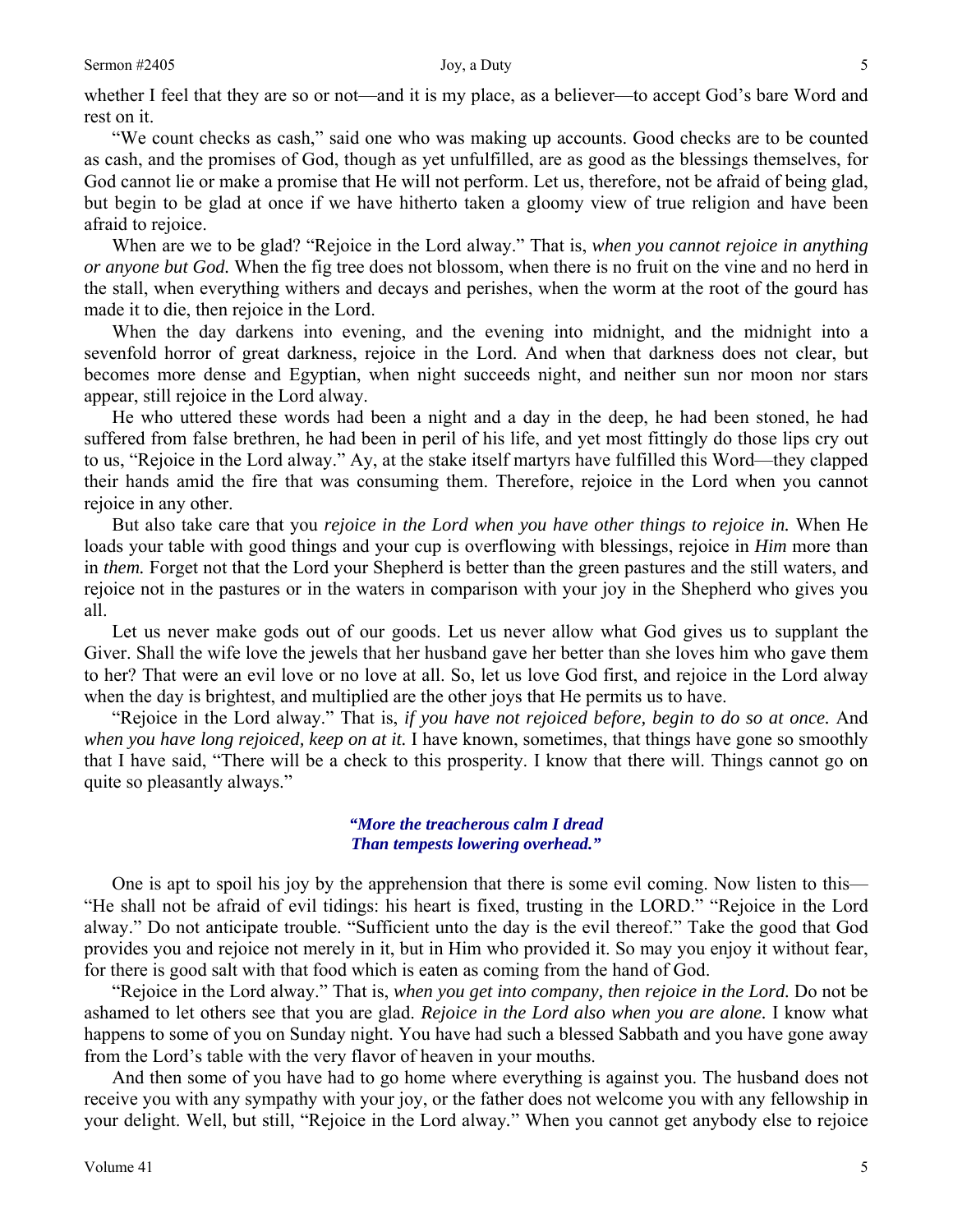with you, still continue to rejoice. There is a way of looking at everything which will show you that the blackest cloud has a silver lining. There is a way of looking at all things in the light of God, which will turn into sweetness that which otherwise had been bitter as gall.

I do not know whether any of you keep a quassia cup at home. If you do, you know that it is made of wood, and you pour water into the bowl, and the water turns bitter directly before you drink it. You may keep this cup as long as you like, but it always embitters the water that is put into it. I think that I know some dear brethren and sisters who always seem to have one of these cups handy.

Now, instead of that, I want you to buy a cup of another kind that shall make everything sweet, whatever it is. Whatever God pleases to pour out of the bowl of providence shall come into your cup, and your contentment, your delight in God, shall sweeten it all. God bless you, dear friends, with much of this holy joy!

**IV.** So now I finish with the fourth head, which is this, THE EMPHASIS LAID ON THE COMMAND—"Rejoice in the Lord alway: *and again I say, Rejoice.*" What does that mean, "Again I say, Rejoice"?

This was, first, *to show Paul's love for the Philippians.* He wanted them to be happy. They had been so kind to him and they had made him so happy, that he said, "Oh, dear brethren, do rejoice. Dear sisters, do rejoice. I say it twice over to you, 'Be happy, be happy,' because I love you so much that I am anxious to have you beyond all things else to rejoice in the Lord alway."

I also think that, perhaps, he said it twice over to suggest the *difficulty of continual joy.* It is not so easy as some think always to rejoice. It may be for you young people, who are yet strong in limb, who have few aches and pains, and none of the infirmities of life. It may be an easy thing to those placed in easy circumstances, with few cares and difficulties. But there are some of God's people who need great grace if they are to rejoice in the Lord alway. And the apostle knew that, so he said, "Again I say, Rejoice." He repeats the precept, as much as to say, "I know it is a difficult thing and so I the more earnestly press it upon you. Again I say, Rejoice."

I think, too, that he said it twice over, *to assert the possibility of it.* This was as much as if he had said, "I told you to rejoice in the Lord always. You opened your eyes and looked with astonishment upon me, but 'Again I say, Rejoice.' It is possible, it is practicable. I have not spoken unwisely. I have not told you to do what you never can do, but with deliberation I write it down, 'Again I say, Rejoice.' You can be happy. God the Holy Spirit can lift you above the down-draggings of the flesh, and of the world, and of the devil—and you may be enabled to live upon the mount of God beneath the shinings of His face. 'Again I say, Rejoice.'"

Do you not think that this was intended also *to impress upon them the importance of the duty*? "Again I say, Rejoice." Some of you will go and say, "I do not think that it matters much whether I am happy or not, I shall get to heaven, however gloomy I am, if I am sincere." "No," says Paul, "that kind of talk will not do. I cannot have you speak like that. Come, I must have you rejoice. I really conceive it to be a Christian's bounden duty, and so, 'Again, I say, Rejoice.'"

But do you not think, also, that Paul repeated the command *to allow for special personal testimony*? "Again, I say, Rejoice. I, Paul, a sufferer to the utmost extent for Christ's sake, even now an ambassador in bonds, shut up in a dungeon, I say to you, Rejoice." Paul was a greatly-tried man, but he was a blessedly happy man. There is not one of us but would gladly change conditions with Paul, if that were possible, now that we see the whole of his life written out. And tonight, looking across the ages, over all the scenes of trouble which he encountered, he says to us, "Brethren, rejoice in the Lord alway: and again I say, Rejoice."

Did you ever notice how full of joy this epistle to the Philippians is? Will you spare me just a minute while I get you to run your eye through it to observe what a joyful letter it is? You notice that, in the first chapter, Paul gets only as far as the fourth verse when he says, "Always in every prayer of mine for you all making request with joy."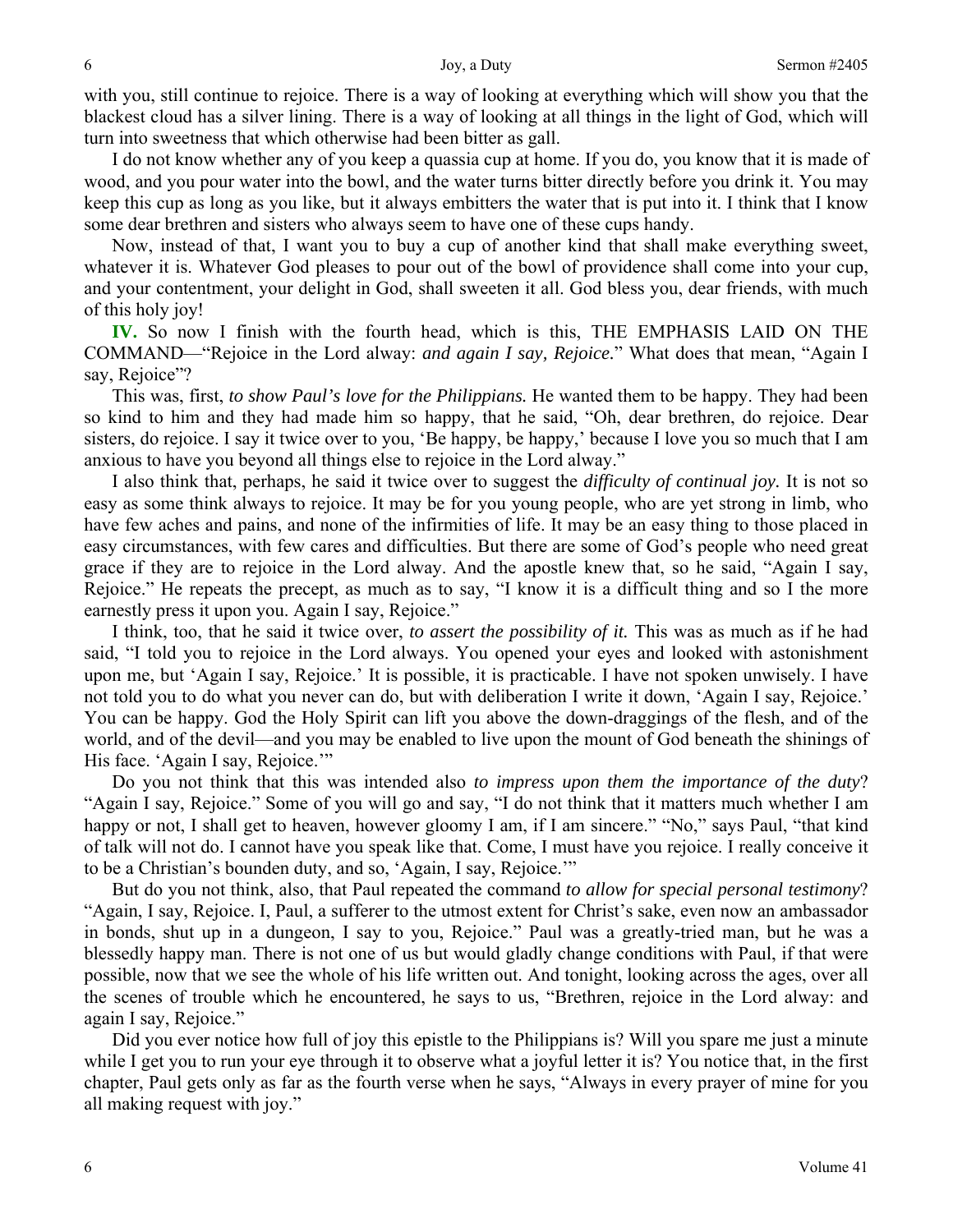Now he is in his right vein. He is so glad because of what God has done for the Philippians that when he prays for them, he mixes joy with his prayer. In the eighteenth verse, he declares that he found joy even in the opposition of those who preached Christ in order to rival him. Hear what he says, "The one preach Christ of contention, not sincerely, supposing to add affliction to my bonds: but the other of love, knowing that I am set for the defense of the gospel. What then? Notwithstanding, every way, whether in pretence, or in truth, Christ is preached; and I therein do rejoice, yea, and will rejoice."

And he does not finish the chapter till, in the twenty-fifth verse, he declares that he had joy even in the expectation of not going to heaven just yet, but living a little longer to do good to these people, "And having this confidence, I know that I shall abide and continue with you all for your furtherance and joy of faith; that your rejoicing may be more abundant in Jesus Christ for me by my coming to you again."

You see it is joy, joy, joy, joy. Paul seems to go from stave to stave of the ladder of light, as if he were climbing up from Nero's dungeon into heaven itself by way of continual joy. So he writes, in the second verse of the second chapter, "Fulfil ye my joy, that ye be likeminded, having the same love, being of one accord, of one mind." When he gets to the sixteenth verse, he says, "That I may rejoice in the day of Christ, that I have not run in vain, neither laboured in vain."

But I am afraid that I should weary you if I went through the epistle thus, slowly, verse by verse. Just notice how he begins the third chapter, "Finally, my brethren, rejoice in the Lord." The word is sometimes rendered "farewell." When he says, "Rejoice," it is the counterpart of "welcome." We say to a man who comes to our house, "Salve"—"Welcome." When he goes away, it is our duty to "speed the parting guest" and say, "Farewell."

This is what Paul meant to say here. "Finally, my brethren, fare you well in the Lord. Be happy in the Lord. Rejoice in the Lord." And I do not think that I can finish up my sermon better than by saying on this Sabbath night, "Finally, my brethren, fare you well, be happy in the Lord."

#### *"Fare thee well! and if for ever, Still for ever, fare thee well."*

May that be your position, so to walk with God that your fare shall be that of angels! May you eat angels' food, the manna of God's love! May your drink be from the Rock that flows with a pure stream! So may you feed and so may you drink until you come unto the mount of God, where you shall see His face unveiled, and standing in His exceeding brightness, shall know His glory, being glorified with the saved. Till then, be happy. Why, even—

### *"The thought of such amazing bliss, Should constant joys create."*

Be happy. If the present be dreary, it will soon be over. Oh, but a little while and we shall be transferred from these seats below to the thrones above! We shall go from the place of aching brows to the place where they all wear crowns. From the place of weary hands to where they bear the palm branch of victory. From the place of mistake and error and sin, and consequent grief, to the place where they are without fault before the throne of God, for they have washed their robes and made them white in the blood of the Lamb.

Come, then, let us make a solemn league and covenant together in the name of God, and let it be called, "The Guild of the Happy," for the—

#### *"Favourites of the Heavenly King May speak their joys abroad;"*

nay, they *must* speak their joys abroad. Let us endeavor to do so always, by the help of the Holy Spirit. Amen and Amen.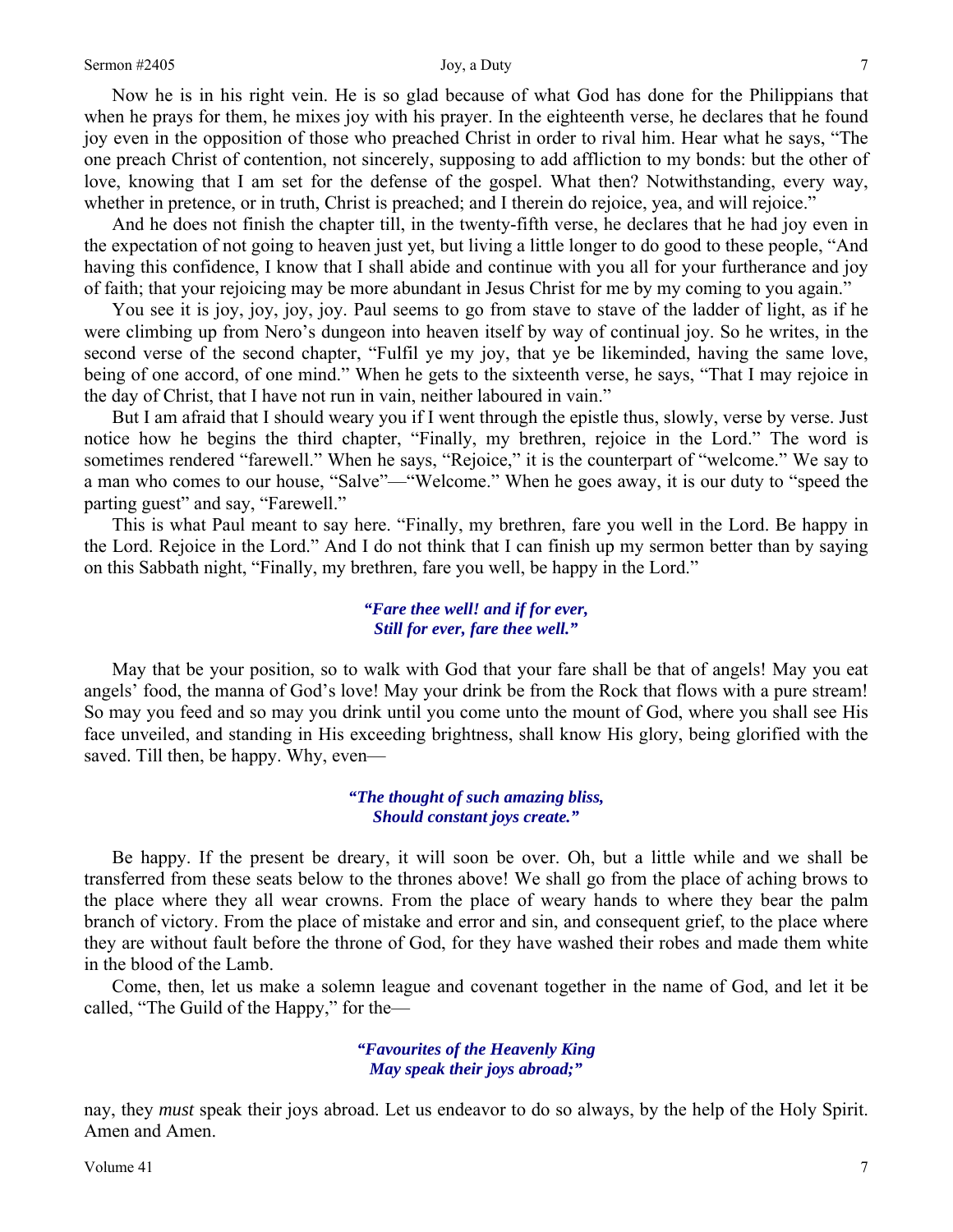#### **EXPOSITION BY C. H. SPURGEON**

## *PHILIPPIANS 4*

This epistle was written by Paul when he was in prison, with iron fetters about his wrists, yet there is no iron in the epistle. It is full of light, life, love, and joy, blended with traces of sorrow, yet with a holy delight that rises above his grief.

# **1***. Therefore, my brethren dearly beloved and longed for, my joy and crown, so stand fast in the Lord, my dearly beloved.*

See how the heart of the apostle is at work. His emotions are not dried up by his personal griefs. He takes a delight in his friends at Philippi. He has a lively recollection of the time when he and Silas were shut up in prison there, and that same night baptized the jailor and his household, and formed the church at Philippi.

**2***. I beseech Euodias, and beseech Syntyche, that they be of the same mind in the Lord.*

These two good women had fallen out with one another. Paul loves them so much that he would not have any strife in the church to mar its harmony, and he therefore beseeches both of these good women to end their quarrel, and to "be of the same mind in the Lord." You cannot tell what hurt may come to a church through two members being at enmity against each other. They may be unknown persons, they may be Christian women, but they can work no end of mischief and therefore it is a most desirable thing that they should speedily come together again in peace and unity.

**3***. And I entreat thee also, true yokefellow, help those women which laboured with me in the gospel, with Clement also, and with other my fellow-labourers, whose names are in the book of life.*

He tenderly thinks of all those who had helped the work of the Lord, and in return, he would have all of them helped, and kindly remembered, and affectionately cherished. May we always have this tender feeling towards one another, especially towards those who work for the Lord with us! May we ever delight in cheering those who serve our Lord!

**4***-***5***. Rejoice in the Lord alway: and again I say, Rejoice. Let your moderation be known unto all men. The Lord is at hand.*

We have come to understand this word "moderation" in a sense not at all intended here. The best translation would probably be "forbearance." Do not get angry with anybody. Do not begin to get fiery and impetuous. Be forbearing, for the Lord is at hand. You cannot tell how soon He may appear. There is no time to spare for the indulgence of anger. Be quiet, be patient, and if there be anything very wrong, well, leave it. Our Lord Jesus will come very soon. Therefore be not impatient.

### **6***. Be careful—*

That is, be anxious—

**6***. For nothing; but in every thing by prayer and supplication with thanksgiving let your requests be made known unto God.*

See how the apostle would bid us throw anxiety to the winds—let us try to do so. You cannot turn one hair white or black, fret as you may. You cannot add a cubit to your stature, be you as anxious as you please. It will be for your own advantage, and it will be for God's glory, for you to shake off the anxieties which else might overshadow your spirit.

Be anxious about nothing, but prayerful about everything, and be thankful about everything as well. Is not that a beautiful trait in Paul's character? He is a prisoner at Rome, and likely soon to die, yet he mingles thanksgiving with his supplication, and asks others to do the same. We have always something for which to thank God, therefore let us also obey the apostolic injunction.

**7***-***8***. And the peace of God, which passeth all understanding, shall keep your hearts and minds through Christ Jesus. Finally, brethren, whatsoever things are true, whatsoever things are honest,*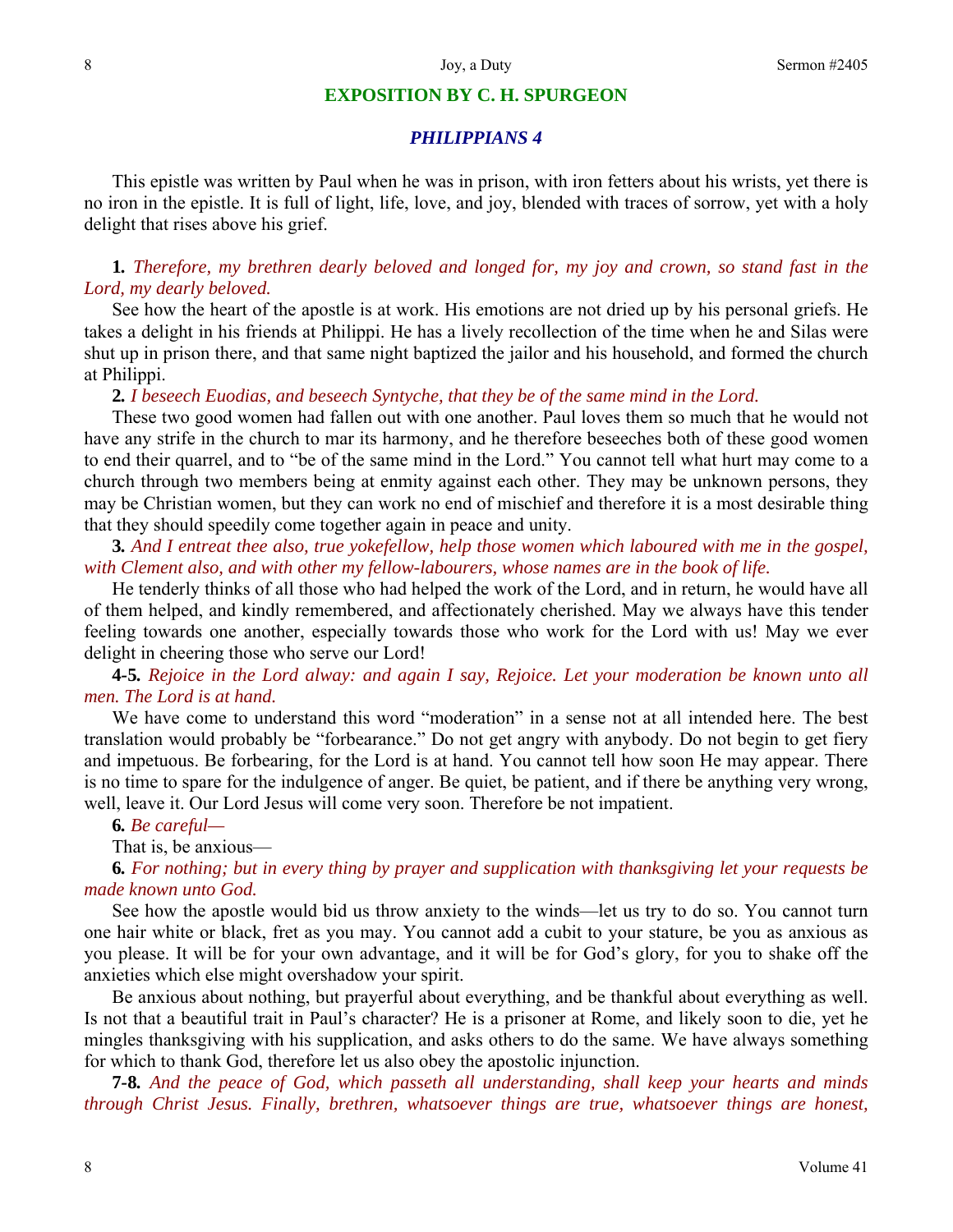# *whatsoever things are just, whatsoever things are pure, whatsoever things are lovely, whatsoever things are of good report; if there be any virtue, and if there be any praise, think on these things.*

If there is any really good movement in the world, help it, you Christian people. If it is not purely and absolutely religious, yet if it tends to the benefit of your fellow-men, if it promotes honesty, justice, purity, take care that you are on that side, and do all you can to help it forward.

**9***. Those things, which ye have both learned, and received, and heard, and seen in me, do:*

Paul was a grand preacher to be able to say that—to hold up his own example, as well as his own teaching, as a thing which the people might safely follow.

**9***. And the God of peace shall be with you.*

In the seventh verse, we had the expression, "the peace of God." In this ninth verse, we have the mention of "the God of peace." May we first enjoy the peace of God, and then be helped by the Spirit of God to get into a still higher region, where we shall be more fully acquainted with the God of peace!

**10***. But I rejoiced in the Lord greatly, that now at the last your care of me hath flourished again; wherein ye were also careful, but ye lacked opportunity.*

"I rejoiced." So Paul was himself in a happy mood. These saints in Philippi had sent to him in prison a gift by the hand of one of their pastors, and Paul, in his deep poverty, had been much comforted by their kind thoughtfulness about him.

**11***. Not that I speak in respect of want: for I have learned, in whatsoever state I am, therewith to be content.* 

That was not an easy lesson to learn, especially when one of those states meant being in prison at Rome. If he was ever in the Mamertine, those of us who have been in that dungeon would confess that it would take a deal of grace to make us content to be there. And if he was shut up in the prison of the Palatine hill, in the barracks near the morass, it was, to say the least, not a desirable place to be in. A soldier chained to your hand day and night, however good a fellow he may be, does not always make the most delightful company for you, nor you for him, and it takes some time to learn to be content with such a companion. But, says Paul, "I have learned, in whatsoever state I am, therewith to be content."

**12***. I know both how to be abused, and I know how to abound: every where and in all things I am instructed both to be full and to be hungry, both to abound and to suffer need.*

These are both hard lessons to learn. I do not know which is the more difficult of the two. Probably it is easier to know how to go down than to know how to go up. How many Christians have I seen grandly glorifying God in sickness and poverty when they have come down in the world, and ah! how often have I seen other Christians dishonouring God when they have grown rich, or when they have risen to a position of influence among their fellow-men! These two lessons grace alone can fully teach us.

**13***. I can do all things through Christ which strengtheneth me.*

What a gracious attainment! There is no boasting in this declaration, Paul only spoke what was literally the truth.

**14***-***15***. Notwithstanding ye have well done, that ye did communicate with my affliction. Now ye Philippians know also, that in the beginning of the gospel, when I departed from Macedonia, no church communicated with me as concerning giving and receiving, but ye only.*

The Philippians were the only Christians who had sent any help to this great sufferer for Christ's sake in the time of his need.

**16***-***18***. For even in Thessalonica ye sent once and again unto my necessity. Not because I desire a gift: but I desire fruit that may abound to your account. But I have all, and abound: I am full, having received of Epaphroditus the things which were sent from you, an odor of a sweet smell, a sacrifice acceptable, wellpleasing to God.* 

I do not suppose that they sent him very much, but he knew the love that prompted the gift, he understood what they meant by it. I always had a fancy that Lydia was the first to suggest that kind deed. She, the first convert of the Philippian church, thought of Paul, I doubt not, and said to the other believers, "Let us take care of him as far as we can. See how he spends his whole life in the Master's